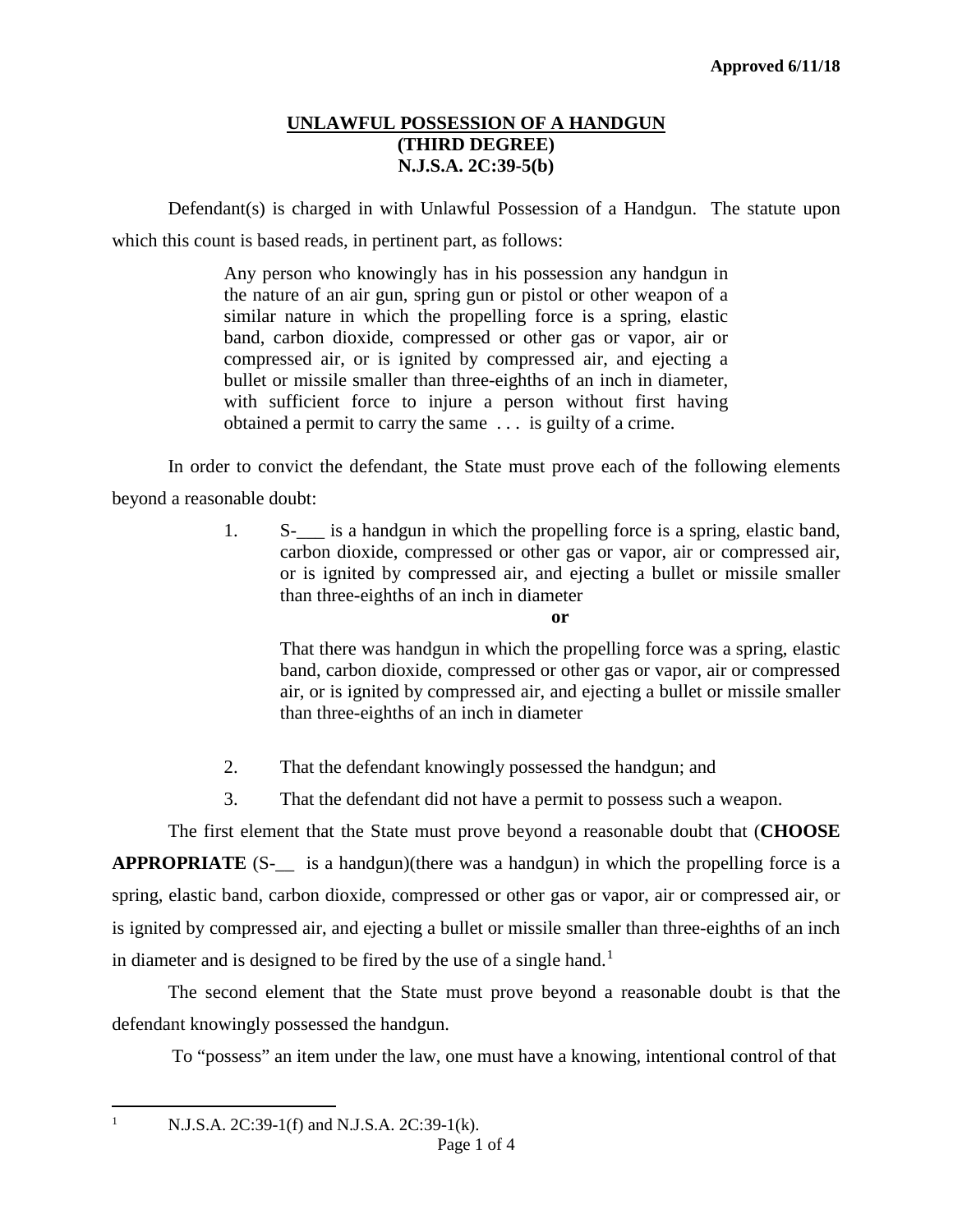#### **UNLAWFUL POSSESSION OF A HANDGUN (Third Degree) N.J.S.A. 2C:39-5(b)**

item accompanied by a knowledge of its character. So, a person who possesses an item such as **( IDENTIFY RELEVANT ITEM(S))** must know or be aware that he/she possesses it,

and he/she must know what it is that he/she possesses or controls **(that it is** 

**)**. **[WHERE APPLICABLE, charge: Possession cannot merely be a passing control,**  fleeting or uncertain in its nature.] In other words, to "possess" an item, one must knowingly procure or receive an item or be aware of his/her control thereof for a sufficient period of time to have been able to relinquish his/her control if he/she chose to do so.

The State must prove beyond a reasonable doubt that a possessor acted knowingly in possessing the item. A person acts knowingly with respect to the nature of his/her conduct or the attendant circumstances if he/she is aware that his/her conduct is of that nature, or that such circumstances exist, or he/she is aware of the high probability of their existence. A person acts knowingly as to a result of his/her conduct if he/she is aware that it is practically certain that the conduct will cause such a result. Knowing, with knowledge, or equivalent terms have the same meaning.

Knowledge is a condition of the mind. It cannot be seen. It can only be determined by inferences from conduct, words or acts. Therefore, it is not necessary for the State to produce witnesses to testify that a particular defendant stated, for example, that he/she acted with knowledge when he/she had control over a particular thing. It is within your power to find that proof of knowledge has been furnished beyond a reasonable doubt by inference which may arise from the nature of the acts and the surrounding circumstances.

A person may possess \_\_\_\_\_\_\_\_\_\_\_\_\_\_\_\_ (an item) even though it was not physically on his/her person at the time of the arrest, if he/she had in fact, at some time prior to his/her arrest, had control over it.

Possession means a conscious, knowing possession, either actual or constructive.

# **[CHARGE THOSE FOLLOWING PARAGRAPHS AS APPLY TO YOUR CASE]**

### **ACTUAL POSSESSION**

A person is in actual possession of an item when he/she first, knows what it is: that is, he/she has knowledge of its character, and second, knowingly has it on his/her person at a given time.

### **CONSTRUCTIVE POSSESSION**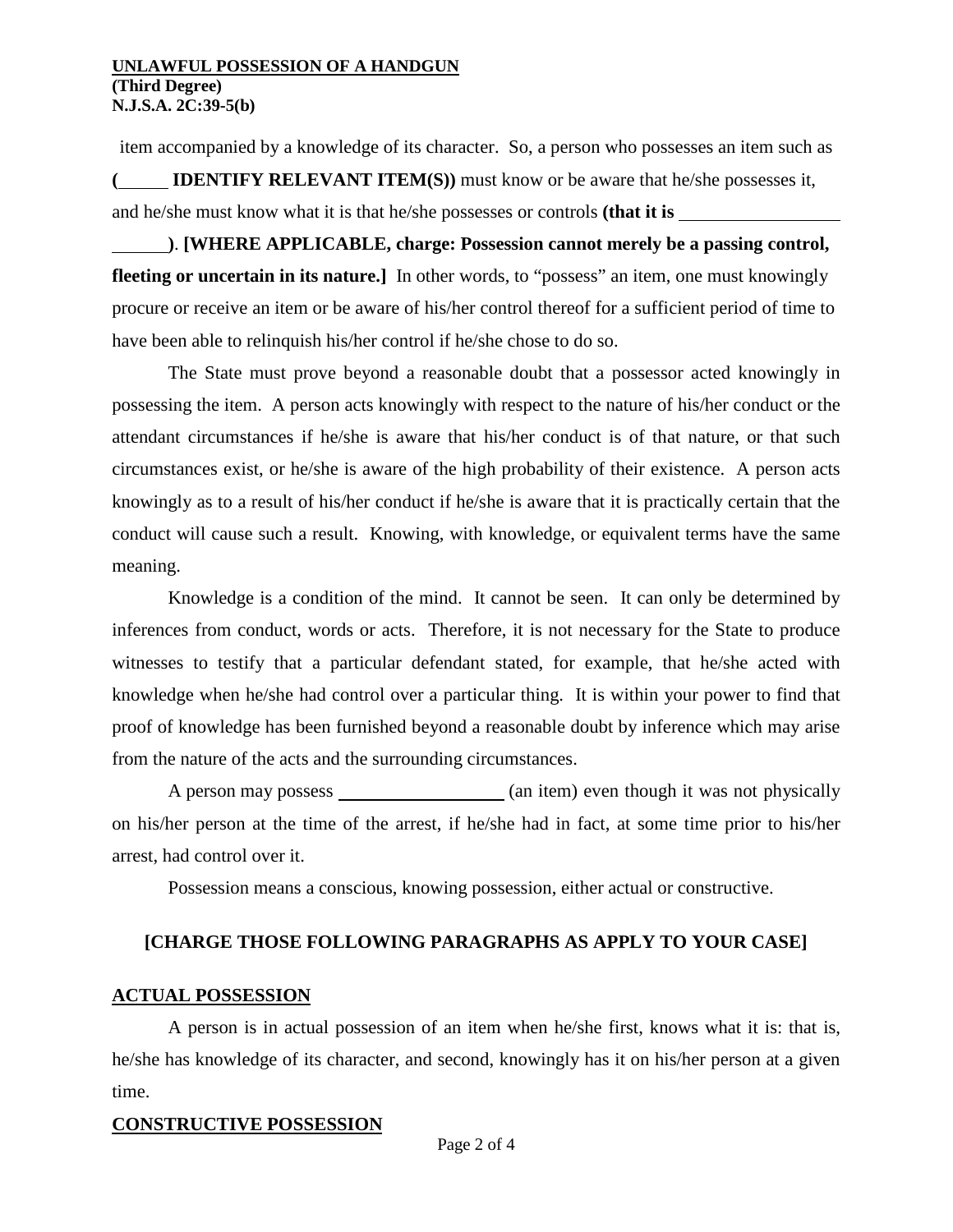#### **UNLAWFUL POSSESSION OF A HANDGUN (Third Degree) N.J.S.A. 2C:39-5(b)**

Possession may be constructive instead of actual. As I just stated, a person who, with knowledge of its character, knowingly has direct physical control over an item at a given time is in actual possession of it.

Constructive possession means possession in which the possessor does not physically have the item on his or her person but is aware that the item is present and is able to and has the intention to exercise control over it. So, someone who has knowledge of the character of an item and knowingly has both the power and the intention at a given time to exercise control over it, either directly or through another person or persons, is then in constructive possession of that item.

### **[MERE PRESENCE – Read if Appropriate[2\]](#page-2-0)**

Defendant's mere presence at or near a place where [contraband] is/are discovered is not in itself, without more, proof beyond a reasonable doubt that defendant was in constructive possession of [that contraband]. It is, however, a circumstance to be considered with the other evidence in determining whether the State has proven possession of the [contraband] beyond a reasonable doubt.

Where defendant is one of the persons found in the area where [contraband] is/are discovered, you may not conclude, without more, that the State has proven beyond a reasonable doubt that he/she had possession of the [contraband] unless there are other circumstance(s) tending to permit such an inference to be drawn. [3](#page-2-1) Such evidence can include, but is not limited to [choose as appropriate]**:** placement and accessibility of the [contraband]; defendant's access to and connection with the place where the [contraband] was/were found; his/her proximity to the place where the [contraband] was/were found; his/her demeanor when confronted by police after the [contraband] was/were found; whether defendant made any inculpatory statements after the [contraband] was/were found; whether defendant possessed other [contraband] on his/her person or property when the [contraband] was/were found; [any other evidence deemed part of the totality of circumstances].[4](#page-2-2)

<span id="page-2-0"></span> $\frac{1}{2}$  $\frac{2}{3}$  State v. Randolph, 228 N.J. 566, 590-93 (2017).

<span id="page-2-1"></span><sup>&</sup>lt;sup>3</sup> State v. Jackson, 326 N.J. Super. 276, 280 (App. Div. 1999); <u>See State v. Brown</u>, 80 N.J. 587, 593 (1979) and State v. Sapp. 71 N.J. 476 (1976), rev'g on dissent 144 N.J. Super. 455, 460 (1975).

<span id="page-2-2"></span>State v. Randolph, supra, 228 N.J. at 590-93, citing State v. Palacio, 111 N.J. 543, 549-54 (1988) and State v. Shipp, 216 N.J. Super. 662, 664-66 (App. Div. 1987). See Palacio, Shipp, and State v. Montesano, 298 N.J. Super. 597, 615 (App. Div. 1997), certif. denied 150 N.J. 27 (1997), for circumstances more specifically related to presence in or near an automobile in which drugs are found.